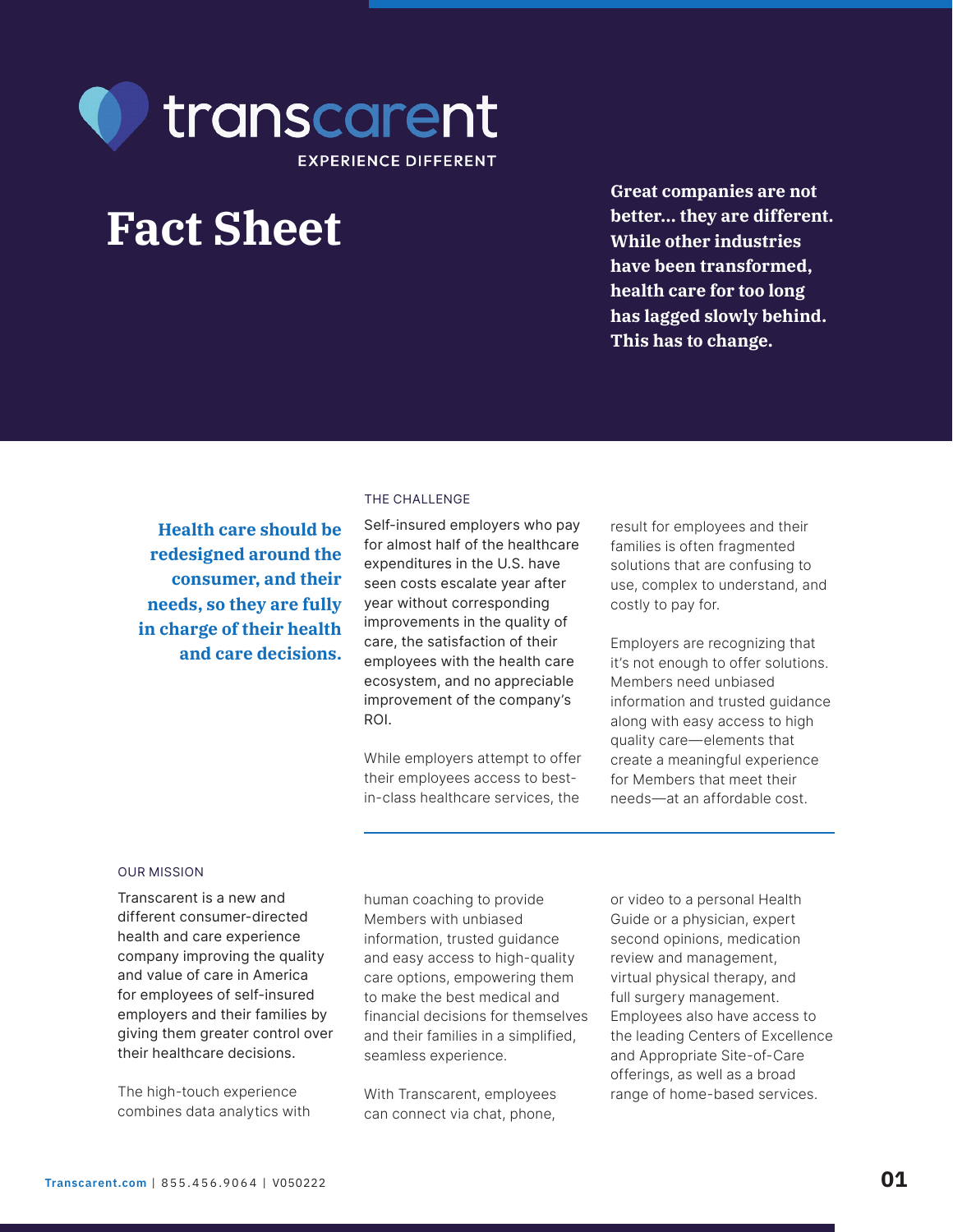## **Who we are**

#### WE'RE JUST LIKE YOU.

We care about our families, our friends, and our own health. Now more than ever. We want to stay healthy and get the right care that's affordable but also remove all the hassle, the inconvenience, and make health care as simple and as good as everything else we do. And we trust you to make the right decisions. You do in every other part of your life. Don't worry, we'll be there, with all the right resources, to support you as your trusted partner.

We had this crazy idea that we could do better. And that's why we started Transcarent.

**Transcarent works with self-insured employers to provide a new kind of health and care experience for more than a million Members**

### QUICK FACTS

- Officially launched in March 2021; with offices in Palo Alto, Denver, and Chicago.
- Transcarent delivers a personalized, 24/7 care experience, connecting Members with a personal Health Guide or physician, offers expert second opinions, medication review and management, virtual physical therapy, and comprehensive appropriate site-ofcare surgery solutions.
- The company is led by CEO Glen Tullman, founder and former executive chairman and CEO of Livongo Health and former CEO of Allscripts.
- The company has raised approximately \$298 million in funding from leading investors that include General Catalyst, 7wireVentures, Kinnevik, Merck Global Health Innovation Fund, Human Capital, Ally Bridge Group, Kleiner Perkins, Leaps by Bayer, GreatPoint Ventures, Threshold Ventures, Alta Partners, and Jove Equity Partners. Transcarent investors also include leading health systems Northwell Health, Intermountain Healthcare, and Rush University HealthSystem.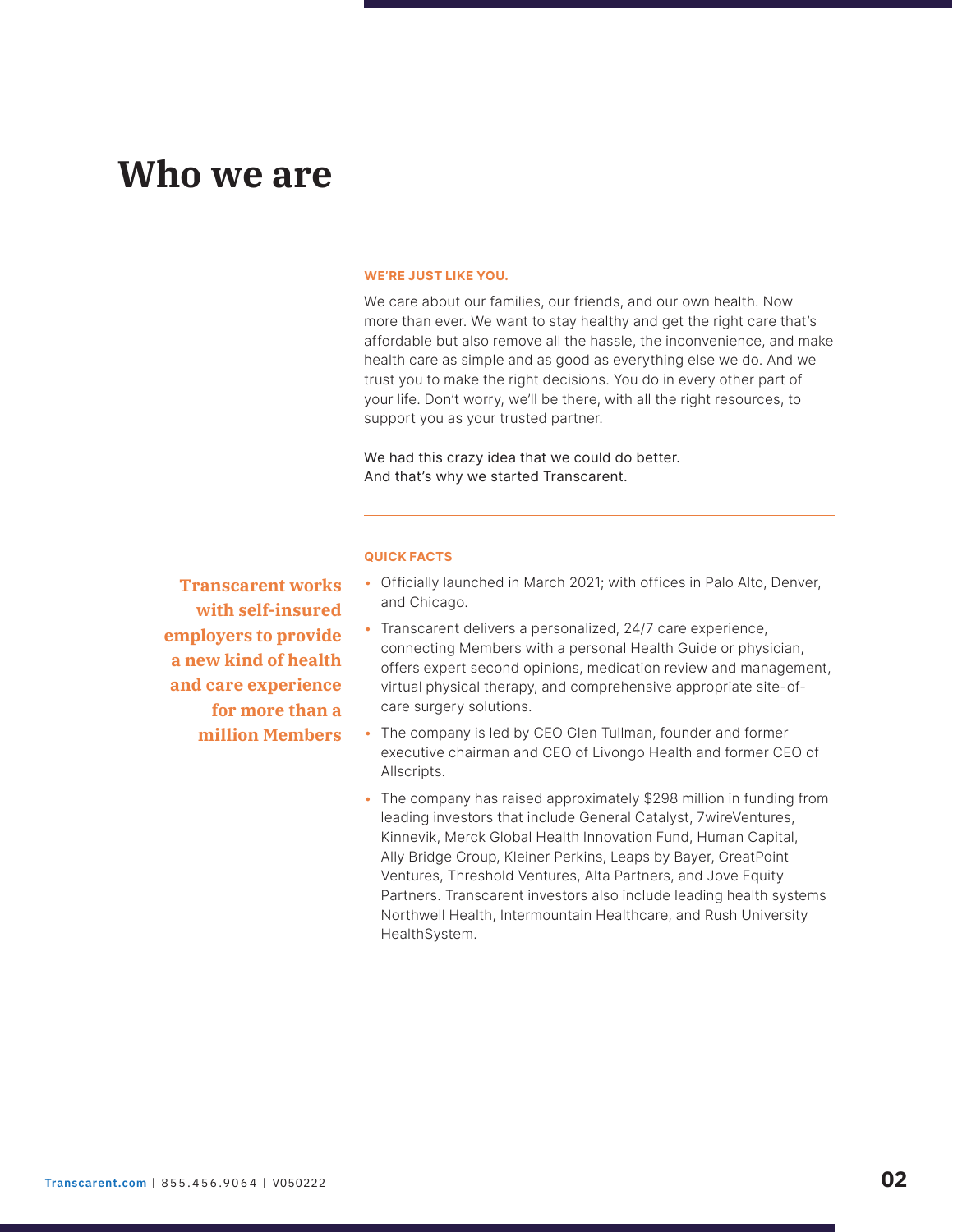## **Our Principles**

| <b>Health and Care</b>                      | We are first and foremost focused on building a better system of<br>health and care. For all of us. And we believe the way to do that is<br>experience by experience. Person by Person. Individual by Individual.<br>Because nothing is more personal than your health and your care.<br>And you should be in charge of that. We will always put health and the<br>quality of care first. Nothing else. That you can trust. Always. That's<br>core to who we are. We are a health and care experience company. |
|---------------------------------------------|----------------------------------------------------------------------------------------------------------------------------------------------------------------------------------------------------------------------------------------------------------------------------------------------------------------------------------------------------------------------------------------------------------------------------------------------------------------------------------------------------------------|
| <b>Client Focused</b>                       | We build trusted and transparent relationships with our Clients and<br>always act in their best interests. Our model is based on shared<br>savings  we only win if they win and we do that by improving the<br>quality of care and reducing the waste and inefficiency in the existing<br>healthcare system.                                                                                                                                                                                                   |
| <b>Member Focused</b><br>It's all about you | We always begin with you and your family. We put you first and put<br>you in charge. We remove the friction, the hassle, the confusion, the<br>complexity, and, hopefully, most of the cost. We want to create an<br>experience you don't just like, but one that you love.                                                                                                                                                                                                                                    |
| <b>Affordability</b>                        | We all know the current healthcare system is unaffordable and<br>unsustainable. Our goal is to use technology, data science, and process<br>redesign to dramatically change the cost curve. And we know we can                                                                                                                                                                                                                                                                                                 |

do it while improving the care and the experience people have today.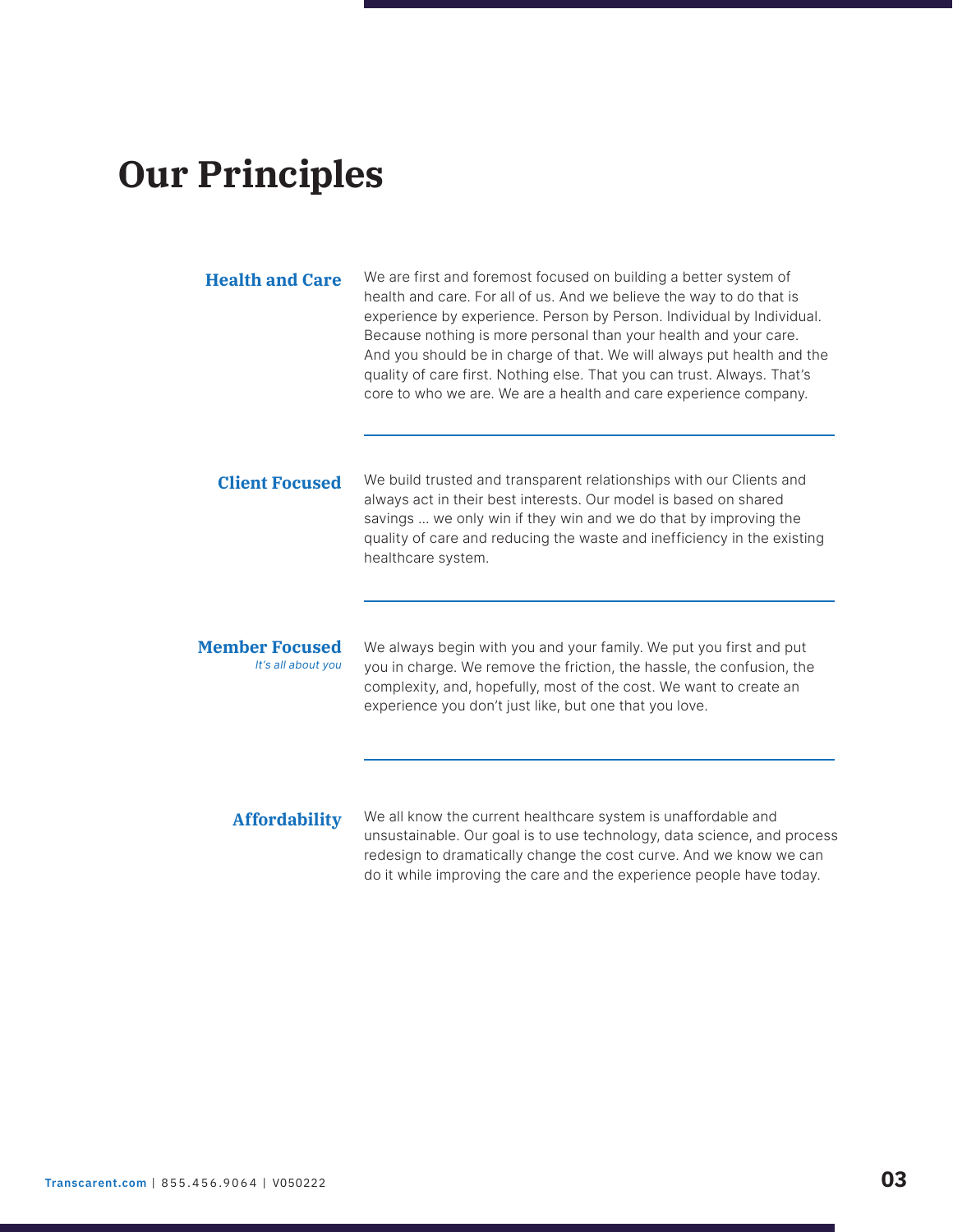## **Our Impact**

We've learned through our experiences that informed and empowered health consumers not only love being in charge but also that a 'consumer-first' approach can dramatically improve outcomes and deliver reduced costs.

| Lower surgical complication rate                                            | +80%           |
|-----------------------------------------------------------------------------|----------------|
| <b>Existing treatment plans</b><br>were corrected or changed                | 72%            |
| Patients avoided unnecessary<br>surgeries or procedures __                  | 40%            |
| Patients have received a<br>change/correction in diagnosis                  | 21%            |
| Members seeking care are<br>connected with a provider                       | <b>60 SECS</b> |
| Transcarent's surgery<br>solutions provide an<br>average overall savings of | 50%            |

### WE MEET YOU WHERE YOU ARE

- Human Health Guides 24/7
- Easy-to-use app
- Access to a doctor in under a minute
- Virtual physical therapy
- Surgery Care solution and support
- Expert medical opinion
- In-home care
- Decision Support
- Second Opinion
- Expert knowledge base access
- Unbiased information and guidance
- Proactive low-cost pharmacy notifications
- High-quality, high-value care
- And more...